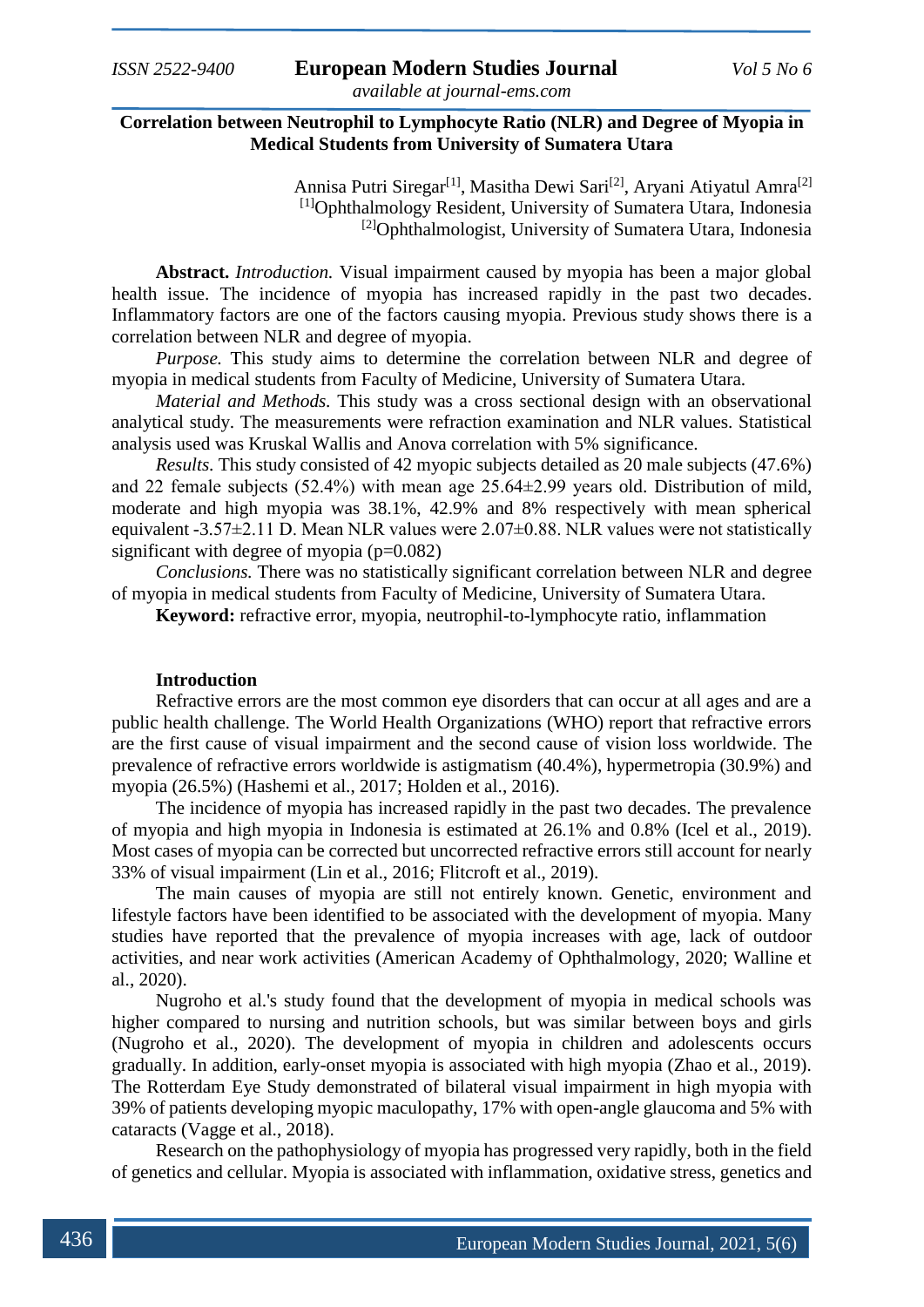environment (Coviltir et al., 2019). Several studies have suggested that various inflammatory mediators have been correlated to the development of myopia. In myopia, expression of Transforming Growth Factor-β (TGF-β) and Matrix Metalloproteinase (MMP) are increased, while expression of Collagen-1 (COL-1) is downregulated. TGF-β regulates cell growth, inflammation, wound healing and differentiation. MMPs play role in reconstruction and vascularization of tissue during the inflammatory and breakdown extracellular matrix (Wojciechowski et al., 2013). MMPs's dysregulation has also been considered as pathogenetic mechanism in myopia. TGF-β regulates MMP2 levels through activation of nuclear factor (NF)-κB is a transcription factor that modulates various inflammatory cytokines's expression in fibroblasts (Yang et al., 2010).

The neutrophil to lymphocyte ratio (NLR) is calculated as the absolute number of neutrophils divided by the absolute number of lymphocytes. NLR is an index to differential diagnosis, prognostic prediction of disease and marker to patient's inflammatory activity. Potential inflammatory marker in eye diseases such as dry eye, keratoconus, and retinal vein occlusion also has been described by NLR (Icel et al., 2019).

Based on previous studies, this study are aimed to understand more about the relationship between NLR with myopia in medical students from Medical Faculty, University of North Sumatra, Medan, Indonesia.

### **Material and Methods**

This study was cross sectional design at Department of Ophthalmology, Faculty of Medicine, University of Sumatera Utara, University of Sumatera Utara Hospital, Medan, Indonesia and was approved by the Health Research Ethical Clearance Committee of the Medical Faculty of University of Sumatera Utara, Medan, Indonesia.

Inclusion criteria of the study were subject aged between 21 and 33 years old with refractive error valued at -0.50 D that divided into mild myopia, moderate myopia and high myopia. Exclusion criteria were systemic inflammatory diseases affecting blood NLR, such as anemia, malignancy, diabetes mellitus, hypertension, coronary artery disease, infection, liver diseases, kidney failure, thyroid pathologies, smoking, and any ocular problems beside than ocular problems.

All subjects filled informed consent and demographic form. Ocular examinations including anterior segment, posterior segment and intraocular pressure was evaluated to rule out another eye disease. And then venous blood samples were collected. Complete Blood Count were performed with hematology analyzer (Sysmex xn 1000) by taking 3 ml venous blood. NLR values were obtained by dividing the neutrophil count by the lymphocyte count. NLR values were then presented to statistical analysis.

Data was then analyzed and presented in the data tabulation, by displaying frequency values and percentages for categorical data. Numerical data was presented by displaying mean, median, standard deviation, minimum and maximum values. Normality of the data was determined with Shapiro Wilk test. Bivariate analysis was used to determine the relationship between the independent and dependent variables using Kruskal Wallis test and Anova test with a significance level of p-value  $\langle 0.05$ .

## **Results**

In the demographic data of this study, the number of samples that fulfilled the criteria in this study were 42 subjects. The data in this study are primary data in form of demographic data (gender and age) obtained through interviews; data on refraction status obtained through refractive examination, as well as data on NLR levels obtained through complete blood count at the University of Sumatera Utara Hospital.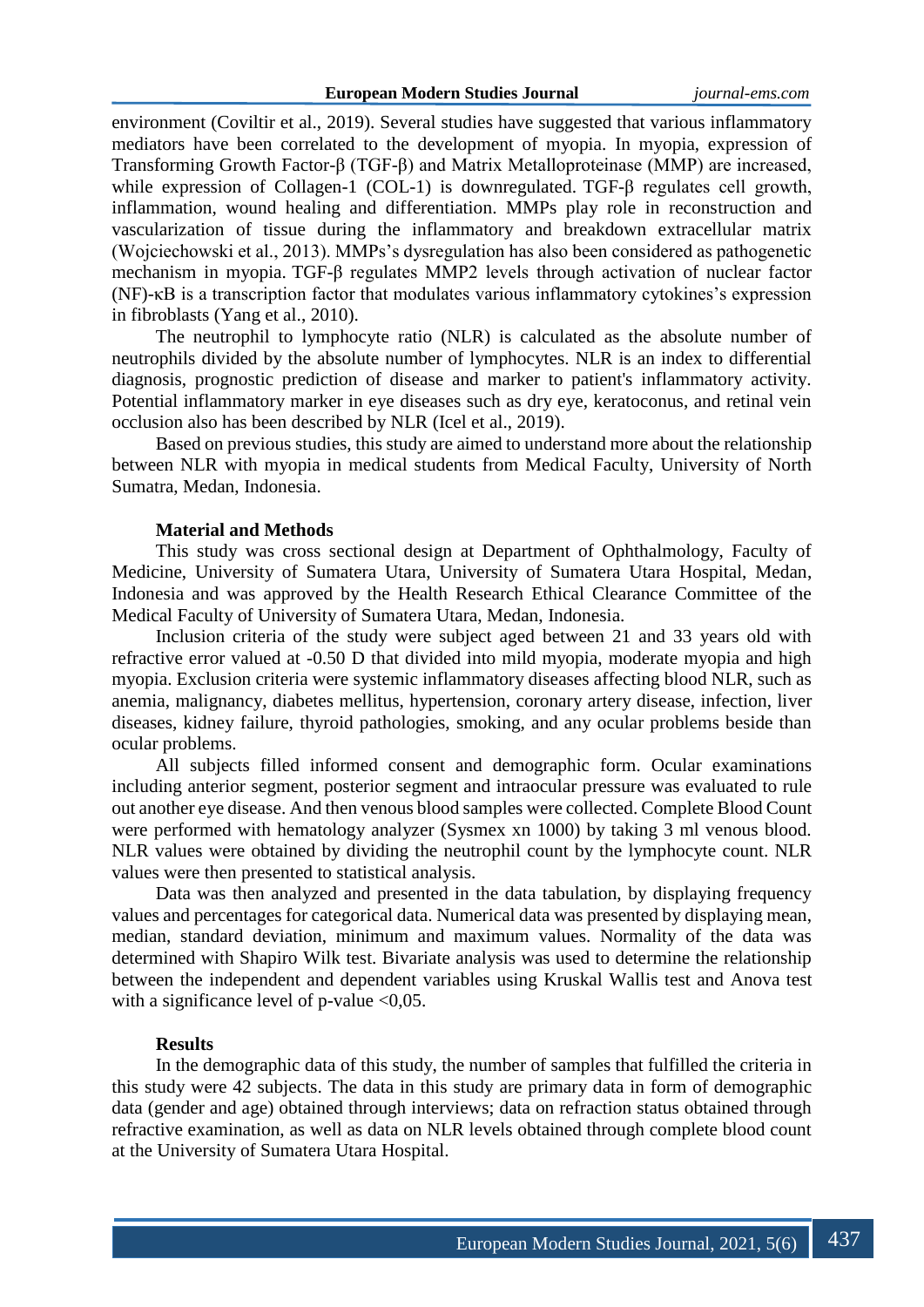| Table 1. Demographic enaracteristics of research subjects |                             |  |  |  |  |
|-----------------------------------------------------------|-----------------------------|--|--|--|--|
| <b>Demographic Characteristics</b>                        | $n\left(\frac{0}{0}\right)$ |  |  |  |  |
| Sex                                                       |                             |  |  |  |  |
| Male                                                      | 20(47,6)                    |  |  |  |  |
| Female                                                    | 22(52,4)                    |  |  |  |  |
| Age                                                       |                             |  |  |  |  |
| Mean $(SD)$                                               | 25,64 (2,99)                |  |  |  |  |
| Median $(Min - Max)$                                      | $26(21-33)$                 |  |  |  |  |
| $21 - 25$ years                                           | 18 (42,9)                   |  |  |  |  |
| $26 - 30$ years                                           | 20(47,6)                    |  |  |  |  |
| $31 - 35$ years                                           | 4(9,5)                      |  |  |  |  |
| Degree of myopia                                          |                             |  |  |  |  |
| Mild                                                      | 16(38,1)                    |  |  |  |  |
| Moderate                                                  | 18 (42,9)                   |  |  |  |  |
| High                                                      | 8 (19)                      |  |  |  |  |
| Spherical Equivalent                                      |                             |  |  |  |  |
| Mean $(SD)$                                               | 3,57(2,11)                  |  |  |  |  |
| Median $(Min - Max)$                                      | $3,5(0,75-9)$               |  |  |  |  |
| <b>NLR</b>                                                |                             |  |  |  |  |
| Mean $(SD)$                                               | 2,07(0,88)                  |  |  |  |  |
| Median $(Min - Max)$                                      | $1,93(0,92-4,61)$           |  |  |  |  |

**Table 1. Demographic characteristics of research subjects**

Based on Table 1, it could be concluded that in this study, there were more female myopia students of Medical Faculty, University of Sumatera Utara, which were 22 subjects (52.4%) more than men, that were 20 people (47.6%). In addition, the median and mean age of myopia students from Medical Faculty, University of Sumatera Utara were 26 years old and 25.64±2.99 years old, with the youngest being 21 years old and the oldest being 33 years old. Characteristics of the subjects based on the degree of myopia. The most category consisted of 18 subjects (42.9%) who had moderate degree myopia, followed by 16 subjects (38.1%) with mild degree myopia and 8 subjects (19%) with high degree myopia. Characteristics of the subject based on the spherical equivalent value. The mean value of the spherical equivalent was  $3.57 \pm 2.11$  D, with the lowest value of 0.75 D and the highest value of 9.00 D. The average NLR value was 2.07, with the lowest value was 0.92 and the highest was 4.61.

| <b>Myopia</b> |            |                      |          |  |
|---------------|------------|----------------------|----------|--|
|               | Mean (SD)  | Median $(Min - Max)$ | p        |  |
| Mild          | 1.78(0.55) | $1.76(0.93 - 2.56)$  | $0.082*$ |  |
| Moderate      | 2.02(0.9)  | $1.8(0.92 - 4.05)$   |          |  |
| High          | 2.77(1.07) | $2.37(1.68-4.61)$    |          |  |

| Table 2. Correlation between NLR and degree of myopia |  |  |  |
|-------------------------------------------------------|--|--|--|
|                                                       |  |  |  |

Table 2 showed the relationship between the NLR and the degree of myopia. In subjects with mild myopia, the mean value was 1.78 $\pm$ 0.55. Subjects with moderate myopia showed a slightly higher mean value compared to subjects with mild myopia with a mean value of 2.02±0.9. The highest mean NLR value was seen in subjects with severe myopia with a mean value of 2.77±1.07. Using the Kruskal Wallis test, there was no significant relationship between the NLR value and the degree of myopia ( $p = 0.082$ ).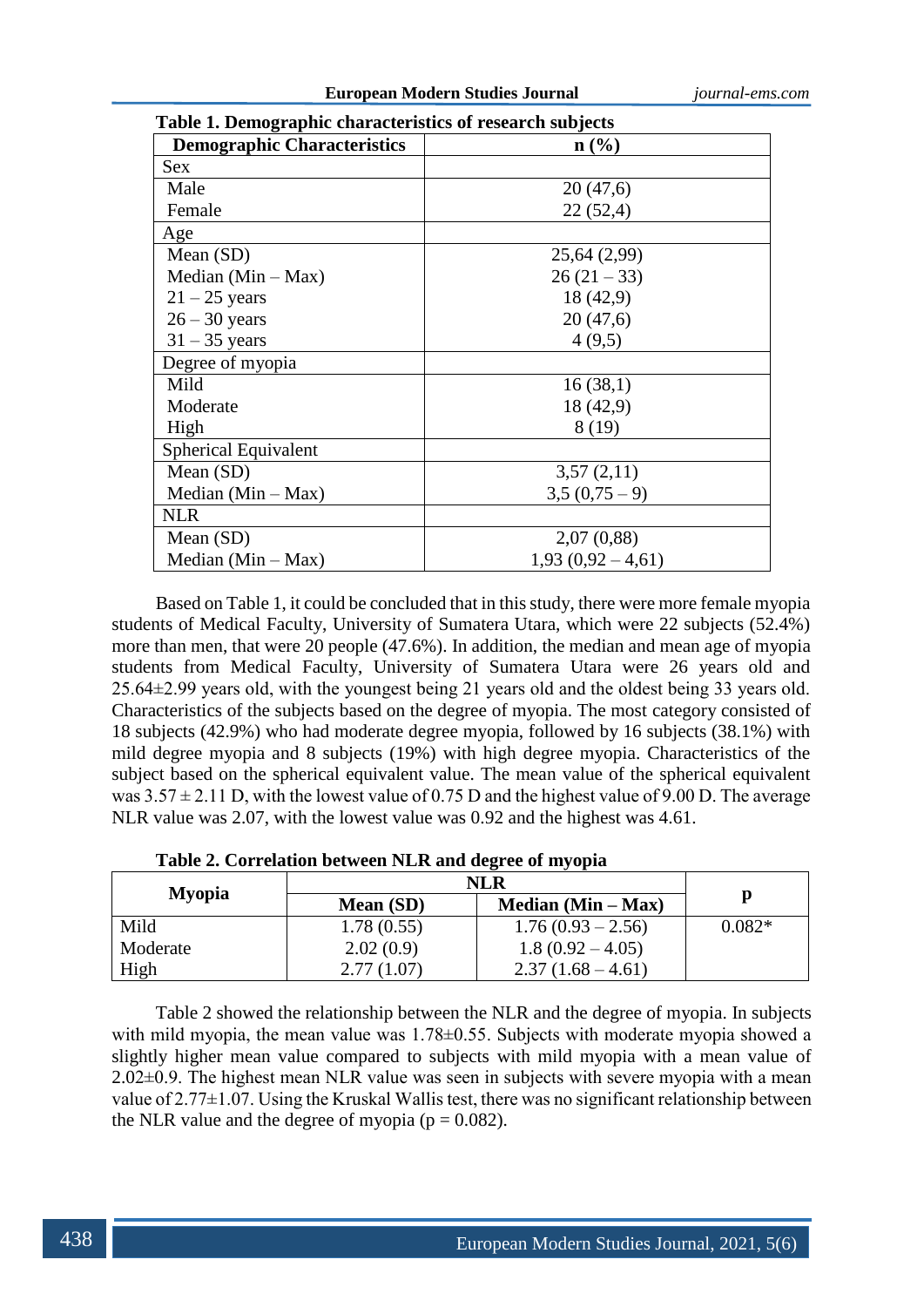### **Discussion**

In this study, more than half of the subjects was female. This study was in line with research conducted by Gao et al. (2014) on the Handan tribe in China, that the majority of myopia patients were female. This was not only influenced by environment factors, but also influenced by a family history with refractive errors (Gao et al., 2014).

The mean age in this study was 25 years old, similar with a study conducted by Jones and Luensmann (2012) in East Asia, where the prevalence of myopia patients were 73% of 15- 25 years old subjects. In Indonesia, the prevalence of myopia patients aged 15-25 years old was 62% - 66% (Hyman et al., 2015).

In this study, the majority of the samples had moderate myopia, which was 42.9%. This study was in line with the study by Reddy et al. (2020) that found subjects with moderate degree of myopia of 56.54% (Reddy et al., 2020). This study was different with the study conducted by Jones and Luensmann (2012) in East Asia, with the highest prevalence was severe myopia at 38.4% (Jones & Luensmann, 2012). The study was also different from Arsa's study in 2019 with the prevalence of mild, moderate and high myopia being 64.3%, 20.2% and 15.5% respectively (Arsa et al., 2019).

This study found that the mean spherical equivalent of myopia students from Medical Faculty, University of Sumatera Utara was 3.57±2.11 D. This is in line with research by Hu et al. (2019) in Melbourne that the mean spherical equivalent was -3.00±0.50 D and Tanjung et al.'s (2021) study that mean spherical equivalent was -2.94±2.08 D. However, the spherical equivalent value in this study was lower compared to the study by Reddy et al. (2020) in Malaysia that the spherical equivalent was -4.25 D (Hu et al., 2019; Reddy et al., 2020; Tanjung et al., 2021).

In this study, the mean predictive value of NLR was  $2.07\pm0.88$ . This result was comparable with the results from Icel et al. (2018), that had average predictive value of NLR in the severe myopia group that was  $2.23 \pm 0.78$ . Meanwhile, research conducted on patients with ocular hypertension revealed an average NLR value of  $2.12\pm0.78$ . In patients with acute primary open-angle glaucoma, the mean NLR was 2.33± 0.90. However, no recent study had showed the cutoff value of NLR in myopia patients. Based on the result of previous studies, it could be concluded that the average value of the NLR tended to show a slightly higher result (Icel et al, 2019).

In this study, the mean value of NLR was differentiated based on the degree of myopia, detailed as mild, moderate, and severe myopia, with higher mean value depending on myopia severity. However, this study showed that there was no significant relationship between the NLR value and the degree of myopia (p>0.05). This results was different from Icel et al. (2019) that found a significant relationship between NLR values and the incidence of myopia by comparing them in a healthy control group. This difference could occur due to limited number of samples in this study, which was 42 subjects, compared to Icel E. et al.'s study with 79 subjects. Undetected comorbid systemic disease in this study subjects could also affected the result of the study (Icel et al., 2019).

This study had several limitations such as this study did not include control group and number of subjects in this study were relative small, therefore further research was required in addition to more variables and larger sample size. Furthermore, additional laboratory testing of systemic disease should be added to reduce bias.

### **Conclusions**

This study found differences in NLR values based on the degree of myopia that severity of myopia was correlated with higher the NLR value, but no statistically significant correlation was found between NLR and the degree of myopia in medical students from Faculty of Medicine, University of Sumatera Utara ( $p = 0.082$ ).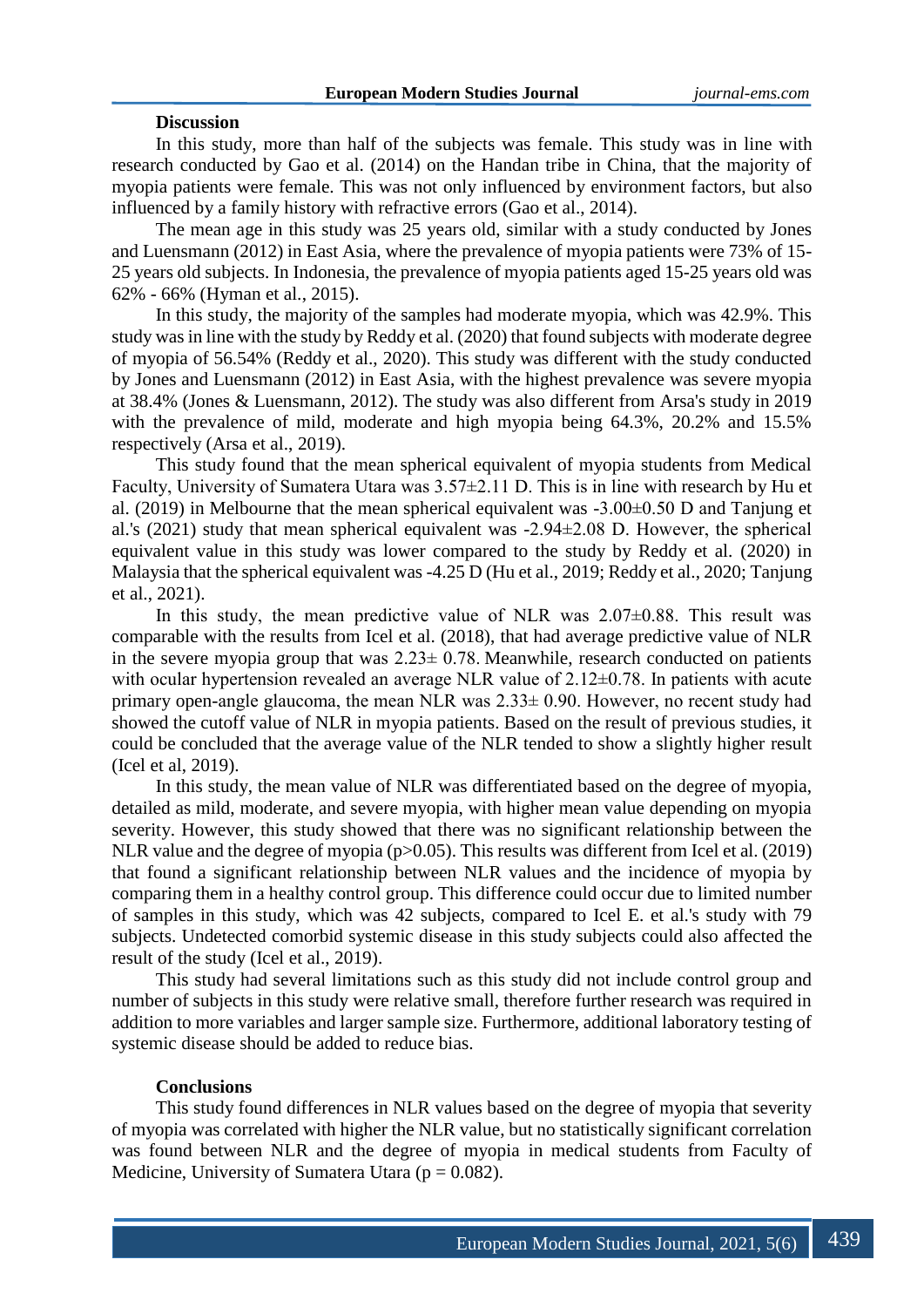# **Conflict of Interest**

The authors declare that there is no conflict of interest.

#### **References**

- American Academy of Ophthalmology. (2019). *Clinical Optics*. San Francisco: American Academy of Ophthalmology.
- Arsa, D.M. (2019). *Hubungan Panjang Aksial, Ketebalan Kornea Sentral dan Kedalaman Bilik Mata Depan dengan Kejadian Miopia pada Etnis Melayu, India, dan Cina Mahasiswa Fakultas Kedokteran Universitas Sumatera Utara*. Medan: USU Press.
- Coviltir, V., Burcel, M., & Cherecheanum, A.P. (2019). Update on Myopia Risk Factors and Microenvironmental Changes. *J Ophthalmol*. doi:10.1155/2019/4960852
- Flitcroft, D.I., He, M., Jonas, J.B., Jong, M., Naidoo, K., Matsui, K.O., et al. (2019). Defining and classifying myopia: a proposed set of standards for clinical and epidemiologic studies. *IOVS J., 60,* M20-M30.
- Gao, T.Y., Zhang, P., Li, L., Lin, Z., Jhanji, V., Peng, Y., et al. (2014). Rationale, design, and demographic characteristics of the handan offspring myopia study. *Oph Epidemiologi J, 21*(2), 124-132. doi: 10.3109/09286586.2014.887734
- Hashemi, H., Fotouhi, A., Yekta, A., Pakzad, R., Ostadimoghaddam, H., & Khabazkhoob, M. (2017). Global and regional estimates of prevalence of refractive errors: Systematic review and meta-analysis. *J Curr Ophthalmol, 30*(1), 3-22. doi:10.1016/j.joco.2017.08.009
- Holden, B.A., Fricke, T.R., Wilson, D.A., et al. (2016). Global Prevalence of Myopia and High Myopia and Tempora; Trends from 2000 through 2050. *Ophthalmology, 123*(5), 1036- 1042. doi:10.1016/j.ophtha.2016.01.006
- Hu, Y., Ding, X., Long, W., et al. (2019). Longitudinal Changes in Spherical Equivalent Refractive Error Among Children With Preschool Myopia. *Investigate Ophthalmology & Visual Science*. [10.1167/iovs.18-24862.](https://doi.org/10.1167/iovs.18-24862)
- Hyman, L., Gwiazda, J., Hussein, M., Norton, T.T., Wang, Y., Tootle, W.M., et al. (2015). Relationship of age, sex, and ethnicity with myopia progression and axial elongation in the correction of myopia evaluation trial. *ArchOph, 123*, 977-985.
- Icel, E., Ucak, T., Karakurt, Y., Yilmaz, H., Tasli, N.G., & Turk, A. (2019). The relation of neutrophil to lymphocyte ratio and platelet to lymphocyte ratio with high axial myopia. *Ocular Immunology and Inflammation, 28*(3), 396-401.
- Jones, D., & Luensmann, D. (2012). The prevalence and impact of high myopia. *Contact Lens Research, 38*(3), 188-196.
- Lin, H.J., Wei, C.C., Chang, C.Y., Chen, T.H., Hsu, Y.A., Hsieh, Y.C., et al. (2016). Role of chronic Inflammation in myopia progression: clinical evidence and experimental validation. *EBioMedicine, 10*, 269-281.
- Nugroho, A., Prayogo, M.E., Widyandana, E., Indrawati, S.G., & Suhardjo. (2020). Progression of Myopia Among Medical Students: A one-year cohort study. *Journal of Community Empowerment for Health, 3*(1), 28-33. doi: 10.22146/jcoemph.42887
- Reddy, S.C., Shariff, M.M., & Dasrilsyah, A.M. (2020). Correlation between Central Corneal Thickness and Degree of Myopia among Malaysian Patients Undergoing Laser Keratorefractive Surgery. *Journal of Advances in Medicine and Medical Research*. doi[:10.9734/jammr/2020/v32i2230705](https://doi.org/10.9734/jammr/2020/v32i2230705)
- Tanjung, F.N., Amra, A.A., & Sari, M.D. (2021). Association between Vitamin D and Ocular Lens Thickness in Myopic Eyes. *International Journal of All Research Education and Scientific Methods,* 2455-6211.
- Vagge, A., Ferro, D.L., Nucci, P., Serafino, M., Giannaccare, G., & Traverso, C.E. (2018).